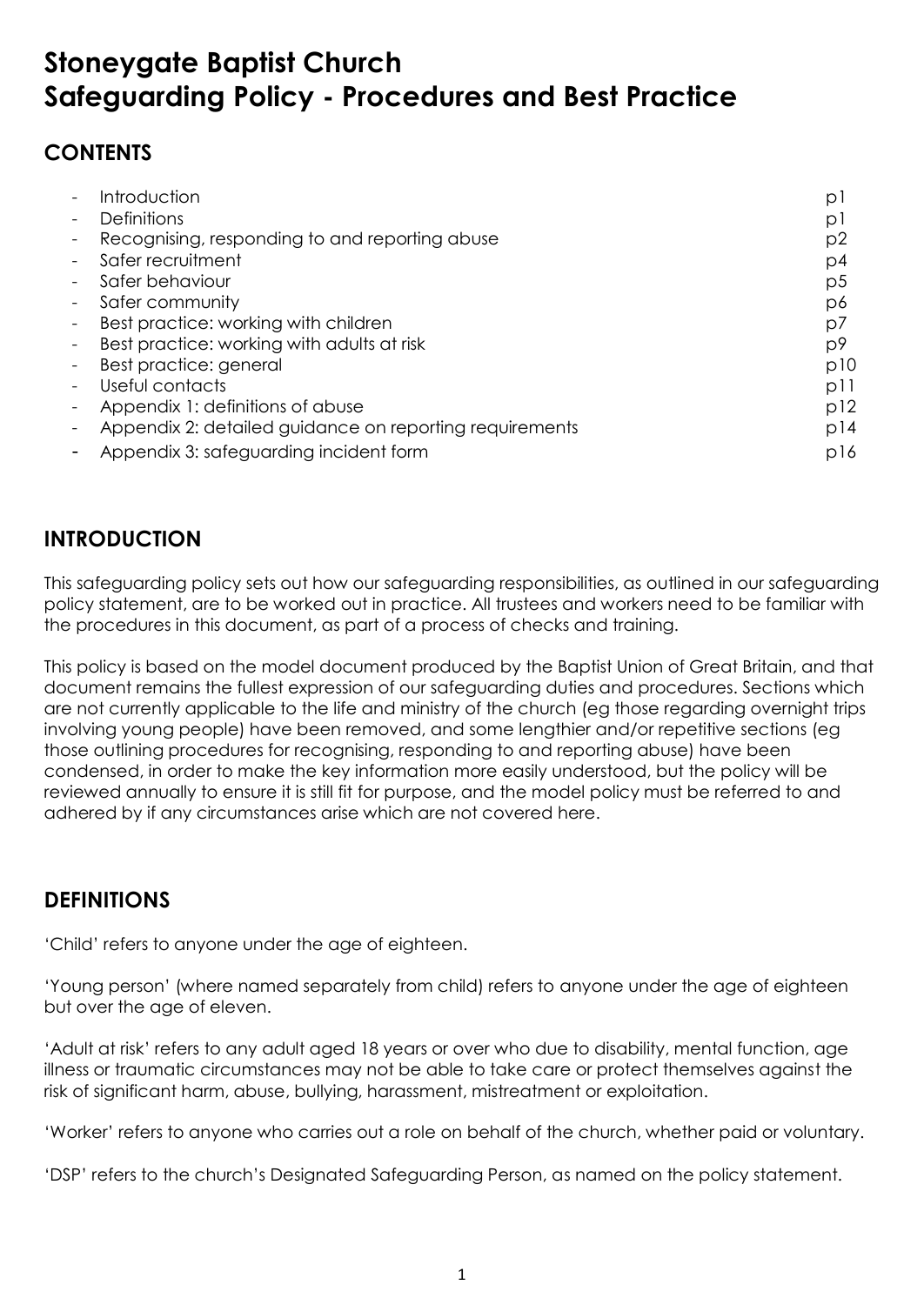## **RECOGNISING, RESPONDING TO AND REPORTING ABUSE**

Abuse and neglect are forms of maltreatment of a child or adult at risk. Somebody may abuse or neglect a child or adult by inflicting harm, or by failing to act to prevent harm. Children and adults at risk may be abused in a range of settings, by those known to them or by a stranger. There are many ways in which people suffer abuse. For more information and definitions, please see Appendix 1.

Everyone has their part to play in helping to safeguard children and adults at risk within the life of the church, including a duty to RECOGNISE, RESPOND, RECORD AND REPORT if the behaviour of a child or adult at risk gives any cause for concern, if an allegation is made in any context about a child or adult at risk being harmed, or if the behaviour of any individual towards children or adults at risk causes concern.

## **Recognising abuse**

Abuse may be witnessed by a third party, disclosed by a victim or perpetrator, or suspected on the grounds of (for example) unexplained injuries or changes in mood or personality.

|  |  | <b>Responding to disclosures</b> |
|--|--|----------------------------------|
|  |  |                                  |

| WHAT TO DO                                                                                                                                                                                                                                                                                                                                                                                                                                                                                                                                                                                                                                       | <b>WHAT NOT TO DO</b>                                                                                                                                                                                                                                                                                                                                                                                                                                                                                                                                                                                                                                                                                                                           |
|--------------------------------------------------------------------------------------------------------------------------------------------------------------------------------------------------------------------------------------------------------------------------------------------------------------------------------------------------------------------------------------------------------------------------------------------------------------------------------------------------------------------------------------------------------------------------------------------------------------------------------------------------|-------------------------------------------------------------------------------------------------------------------------------------------------------------------------------------------------------------------------------------------------------------------------------------------------------------------------------------------------------------------------------------------------------------------------------------------------------------------------------------------------------------------------------------------------------------------------------------------------------------------------------------------------------------------------------------------------------------------------------------------------|
| Listen to and acknowledge what is<br>being said.<br>Try to be reassuring and remain<br>calm.<br>Explain clearly what you will do and<br>what will happen next.<br>Try to give them a timescale for<br>when and how you / the DSP will<br>contact them again.<br>Take action – don't ignore the<br>situation.<br>Be supportive.<br>Tell them that: they were right to tell<br>$\bullet$<br>you; you are taking what they have<br>said seriously; it was not their fault;<br>you need to pass this information on<br>to the appropriate people<br>Be open and honest.<br>Give contact details for them to<br>report any further details or ask any | Do not promise confidentiality.<br>$\bullet$<br>Do not show shock, alarm, disbelief or<br>$\bullet$<br>disapproval.<br>Do not minimise what is being said.<br>$\bullet$<br>Do not ask probing or leading questions,<br>$\bullet$<br>or push for more information.<br>Do not offer false reassurance.<br>$\bullet$<br>Do not delay in contacting the DSP.<br>$\bullet$<br>Do not contact the alleged abuser.<br>$\bullet$<br>Do not investigate the incident any<br>$\bullet$<br>further.<br>Never leave a child or adult at risk waiting<br>$\bullet$<br>to hear from someone without any idea of<br>when or where that may be.<br>Do not pass on information to those who<br>$\bullet$<br>don't need to know; not even for prayer<br>ministry. |
| questions that may arise.                                                                                                                                                                                                                                                                                                                                                                                                                                                                                                                                                                                                                        |                                                                                                                                                                                                                                                                                                                                                                                                                                                                                                                                                                                                                                                                                                                                                 |

## **Recording and reporting concerns**

When there are concerns that a child or adult is being abused, the following process must be followed. More detailed information can be found in Appendix 2.

STAGE ONE: A hand-written record must be made of the concern using a standard incident report form (Appendix 3) and the concern must be passed on to the church DSP (or another member of the Safeguarding Team if the DSP is unavailable) within 24 hours. The written record should: be made as soon as possible after the event; be legible; include the name, date of birth and address of the child or adult at risk; include the nature of any concerns and description of any bruising or injuries that have been noticed; include an exact record of what the child or adult at risk has said, using their own words where possible; include any action taken; be signed and dated; be kept secure and confidential. Blank forms will be kept with the copy of this policy on display.

STAGE TWO: The report will be reviewed by the DSP with any other relevant information and a decision will be taken (often in liaison with others) as to what action should follow. See Appendix 2 for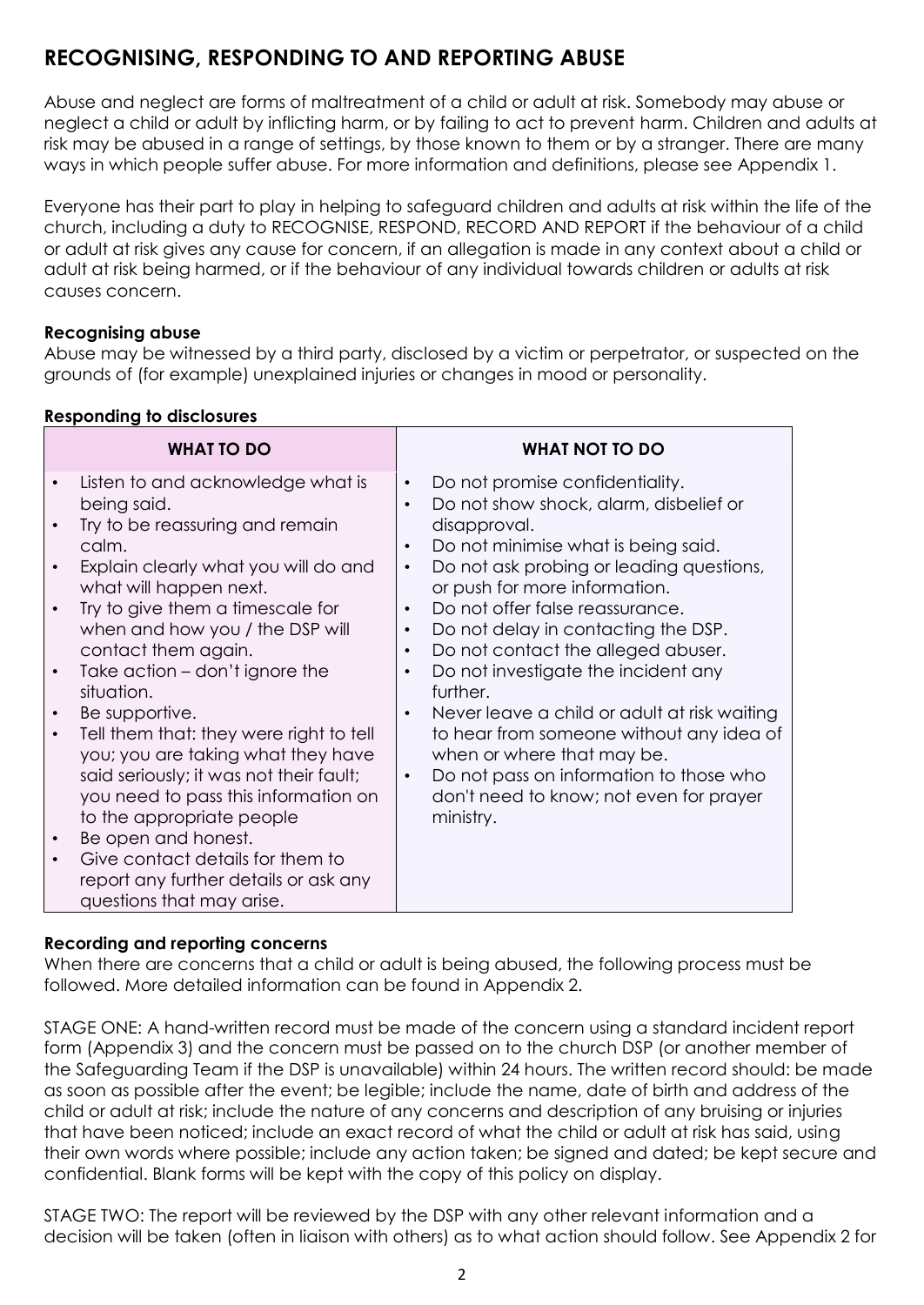examples of possible actions. Any formal referral to the police or Social Services should normally be made within 24 hours of receiving the report. The Local Baptist Association Safeguarding Contact should be made aware of any referrals to the statutory authorities.

STAGE THREE: Support should be offered to all parties affected by any safeguarding concerns (this could be the church as a whole, but more specifically victims); alleged perpetrators; children; adults at risk; other family members; church workers; the DSP; minister; members of the leadership team. Where formal referrals are made, reports may need to be made to the Disclosure and Barring Service (DBS) and the Charity Commission.

#### **If you think that anyone is in imminent danger of harm, a report should be made immediately to the police by calling 999**.

### **When a concern is raised about an adult**

A concern about an adult should be treated in the same way as a concern about a child. It is not your role to decide whether someone has mental capacity, and is therefore able to make decisions that impact on their safety and wellbeing. Decisions on mental capacity are best made by professionals with the relevant background information to hand. Always share your concerns with the DSP even if you do not have the consent of the adult to do so – in this instance, make sure the DSP knows that the person concerned has not given consent for the information to be passed on. The DSP will consider all the information to hand and decide whether it is appropriate for the information to be reported to the statutory authorities (see Appendix 2 for further information). If there are any concerns about an adult's mental capacity, the DSP will contact the Local Authority Adult Safeguarding Team for advice.

#### **Allegations Made Against Church Workers**

Team members should help each other by constructively challenging anything which could be misunderstood or misconstrued. However, if you see another worker acting in ways which concern you, or you receive allegations against them, follow the usual safeguarding procedure. The worker in question should not be informed that an allegation has been made, but they should be closely supervised until the statutory authorities advise on next steps. The suspension of a worker following an allegation is, by definition, a neutral act. Our priority as a church is to protect children and adults at risk from possible further abuse or from being influenced in any way by the alleged perpetrator.

#### **Allegations made against ministers**

Any safeguarding concerns involving a minister should always be reported immediately to the local Baptist Association Safeguarding Contact in addition to following the church's usual procedures. Do not tell the minister that a concern has been raised about them.

#### **Allegations made against the church DSP / Safeguarding Trustee**

Any safeguarding concerns involving the DSP or Safeguarding Trustee should be raised with the Minister. Do not tell the DSP / Safeguarding Trustee that a concern has been raised about them.

#### **Allegations made against children and adults at risk**

Allegations against children will be taken as seriously as if an adult were involved, because the effects on the child victim can be as great. When such an instance occurs, they are investigated by the statutory authorities in the same way as if an adult were involved, though it is likely that the perpetrator would also be regarded as a victim in their own right, as they may have also been abused. It cannot be assumed that young people will grow out of this type of behaviour, as most adult sex offenders started abusing in their teens or even younger.

Allegations against adults at risk will be investigated by the statutory authorities. If the alleged perpetrator is unable to understand the significance of questions put to them or their replies, they can access support from an 'appropriate' adult whilst they are being questioned. This role can be filled by a range of people, such as a family member, carer, social worker, etc. In court, adults at risk may be allowed to be assisted by an intermediary or give evidence through a live link.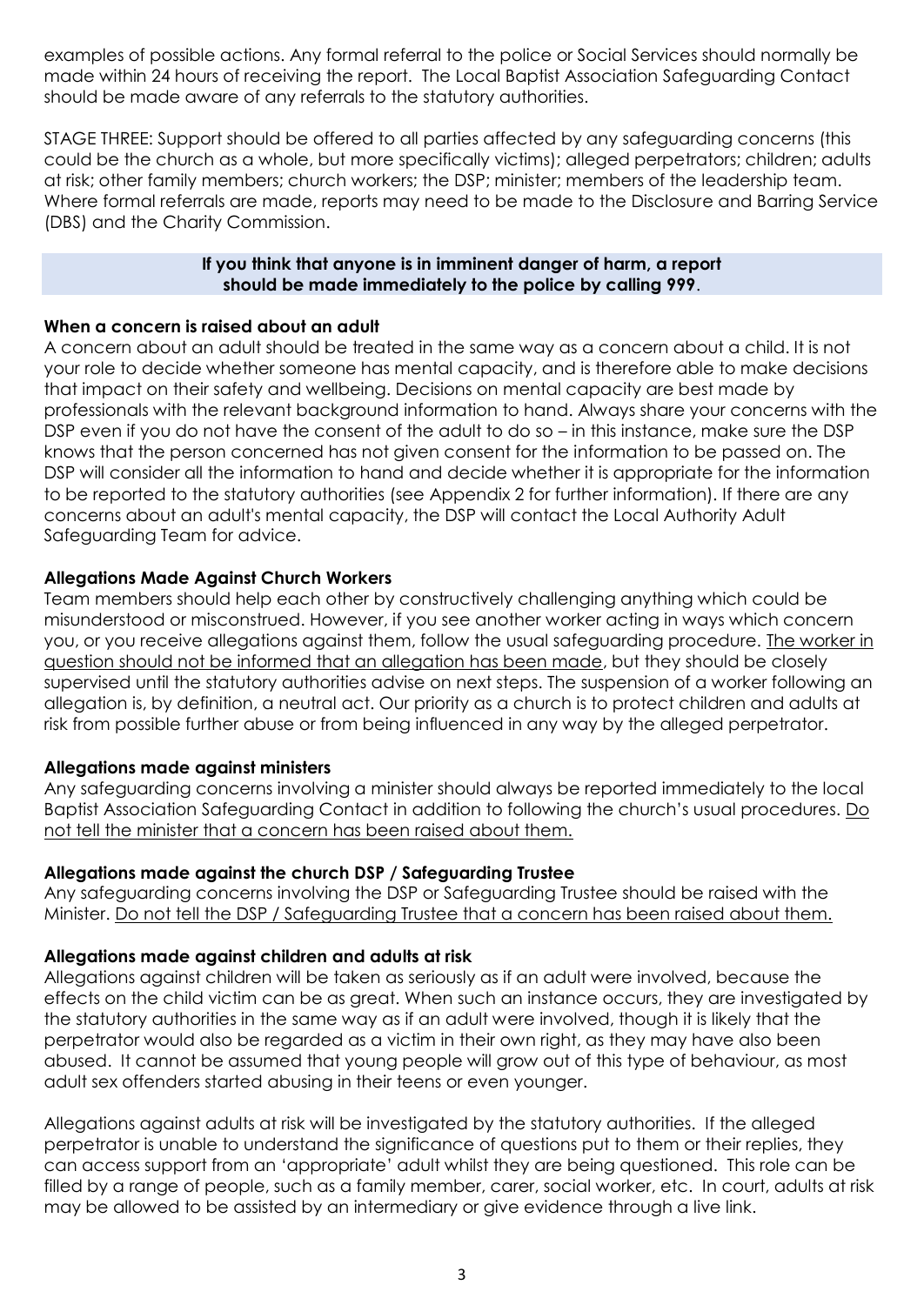When an allegation is made against a child or adult at risk, the standard safeguarding procedure should be followed. Do not immediately inform parents/carers, but seek advice from the DSP, who will speak to the police or social services about when parents/carers should be informed. The DSP will also seek advice about what steps need to be taken to ensure the needs of both the victim and alleged perpetrator are met; this may include placing the child or adult at risk on a Safeguarding Contract or equivalent, and it will be particularly important to ensure that there is pastoral support in place for the child or adult at risk throughout the process involved.

## **Sharing information**

Information will only be shared with those involved with safeguarding, and all records must be held securely where they are only accessible by those involved with safeguarding.

### **Pastoral care following an allegation**

When an allegation/suspicion arises in the church, a period of investigation will follow, which will be stressful for all involved. The church will ensure that one person is responsible for dealing with the authorities, another offers support to the victim/s and their family, and another gives pastoral care to the alleged perpetrator, without compromising the alleged victims or their families. It may be necessary to appoint other people to support the families involved. Where a statutory investigation is underway, this support will be provided with the knowledge of the statutory authority involved. Where the perpetrator accepts some responsibility, they will be encouraged to seek specialised interventions/treatment to reduce the risk of re-offending. This may only be appropriate once the investigation and legal processes have been completed.

## **Supporting those who have experienced abuse**

As a church, we are committed to caring for those who have experienced abuse and refer to the Baptist Union of Great Britain *Supporting Those who have Experienced Abuse* guide to ensure that we adhere to a model of best practice. We recognise it is important that those who have experienced abuse are accepted for who they are, without being made to forgive or being put into a position of feeling guilty and responsible for what happened to them; know that God loves them unconditionally, and that nothing can or will change this truth; and can be confident that those in the church community who know about the abuse are with them on their journey – no matter how long or difficult that journey may be. It may be necessary to signpost individuals to specialist support. The DSP has a list of relevant local information and contacts, and this is also displayed publicly in the church toilets.

## **SAFER RECRUITMENT**

As a church, we are committed to safer recruitment practices. When recruiting paid and volunteer church workers, the following process will be followed:

- 1) We will develop a clear role profile, making clear when the role is subject to a DBS check;
- 2) All applicants will be asked to complete a form, detailing contact information and relevant interests and experience (plus the names of two referees in the case of paid positions, or where volunteers are unknown to the church);
- 3) For paid roles, shortlisting and interviewing of applicants will be carried out by at least two people, including the person directly overseeing the role being recruited for;
- 4) For volunteer roles, applicants will be invited to have an informal conversation about the nature and expectations of the role before starting;
- 5) A date for review will be agreed, so that workers can be encouraged in their roles, and offered more support or training where needed;
- 6) The above steps must be completed satisfactorily before the appointed person starts in their role.

*Note: Under the Criminal Justice and Court Services Act 2000, it is an offence for anyone disqualified from working with children or adults at risk to knowingly apply, accept or offer to work with children or*  adults at risk. It is also a criminal offence to knowingly offer work with children or adults at risk to an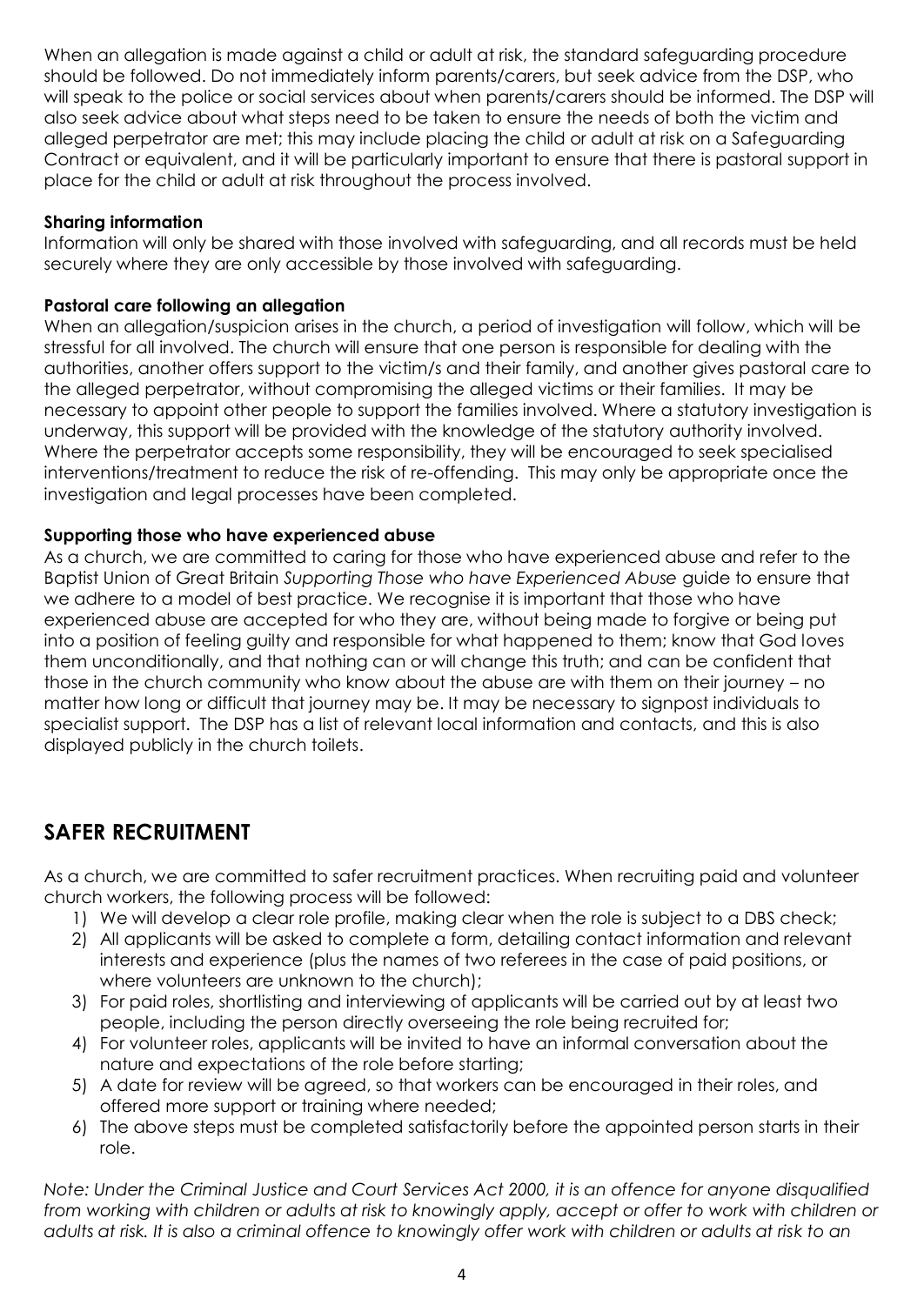*individual who is so disqualified or to knowingly allow such an individual to continue to work with children or adults at risk.*

### **Additional checks for paid workers**

In addition to the above checks which should be completed for both paid and volunteer church workers, an applicant's UK residency status and/or right to work in the UK will be checked when recruiting for a paid role.

## **Appointment and supervision**

The church's safeguarding policy and procedures will be discussed with the applicant and they will be required to sign their agreement to adhere to them. All workers will have a role description and clear lines of accountability to a leader and the leadership team. Paid workers will also have an assigned supervisor whom they will meet with regularly to discuss work and address any issues or areas of concern. There will be a probationary period of six months in the role before any paid appointment is confirmed. There will also be regular team meetings to review procedures, share concerns and identify other matters that may need clarification and guidance.

## **Training**

It is important that all workers understand our church's agreed safeguarding procedures and attend BUGB Excellence in Safeguarding training at least once every four years. Where a worker is successfully recruited but has not yet been able to attend the training, they should be given a copy of the Baptist Union of Great Britain's *Gateway to Level 2 Excellence in Safeguarding* booklet and asked to complete the relevant sections. Additional specialist training will also be arranged where needed, for example, in First Aid.

#### **Young leaders under 18 years of age**

In law, young leaders under the age of 18 are children and cannot be treated as adult members of a team. Training and mentoring will be given to ensure that they are helped to develop and hone their skills, attitudes and experience. Young leaders must always be closely supervised by an adult leader and never given sole responsibility for a group of children. When considering ratios of staff to children, young leaders need to be counted as children, not leaders. The safeguarding procedures apply to a young leader just as they do to any other person. Parent/carer permission needs to be sought for young leaders just as you would for any other person under 18 years of age.

## **SAFER BEHAVIOUR**

The church has a code of behaviour for all those working with children and/or adults at risk so that everyone is shown the respect that is due to them:

- Treat everyone with dignity and respect.
- Use age and ability appropriate language and tone of voice. Be aware of your body language and the effect you are having on the child or adult at risk.
- Listen well to everyone, including by observing body language. Be careful not to assume you know what a child or adult at risk is thinking or feeling.
- Be aware of any physical contact you may have with a child or adult at risk and record it when necessary. For instance, if you need to administer First Aid, or give a hug to someone in distress.
- Do not make sexually suggestive comments, even in 'fun'.
- Do not scapegoat, belittle, ridicule or reject a child or adult at risk.
- Record significant incidents or concerns on a Safeguarding Incident Form (see Appendix 3). All workers who witness or respond to an incident should record details and sign and date the form.

Specific considerations when working with children:

- Do not invade the privacy of children when they are using the toilet or showering.
- The level of assistance with personal care (eg. toileting) must be appropriate and related to the age of the child, whilst also accepting that some children have special needs.
- Avoid rough or sexually provocative games.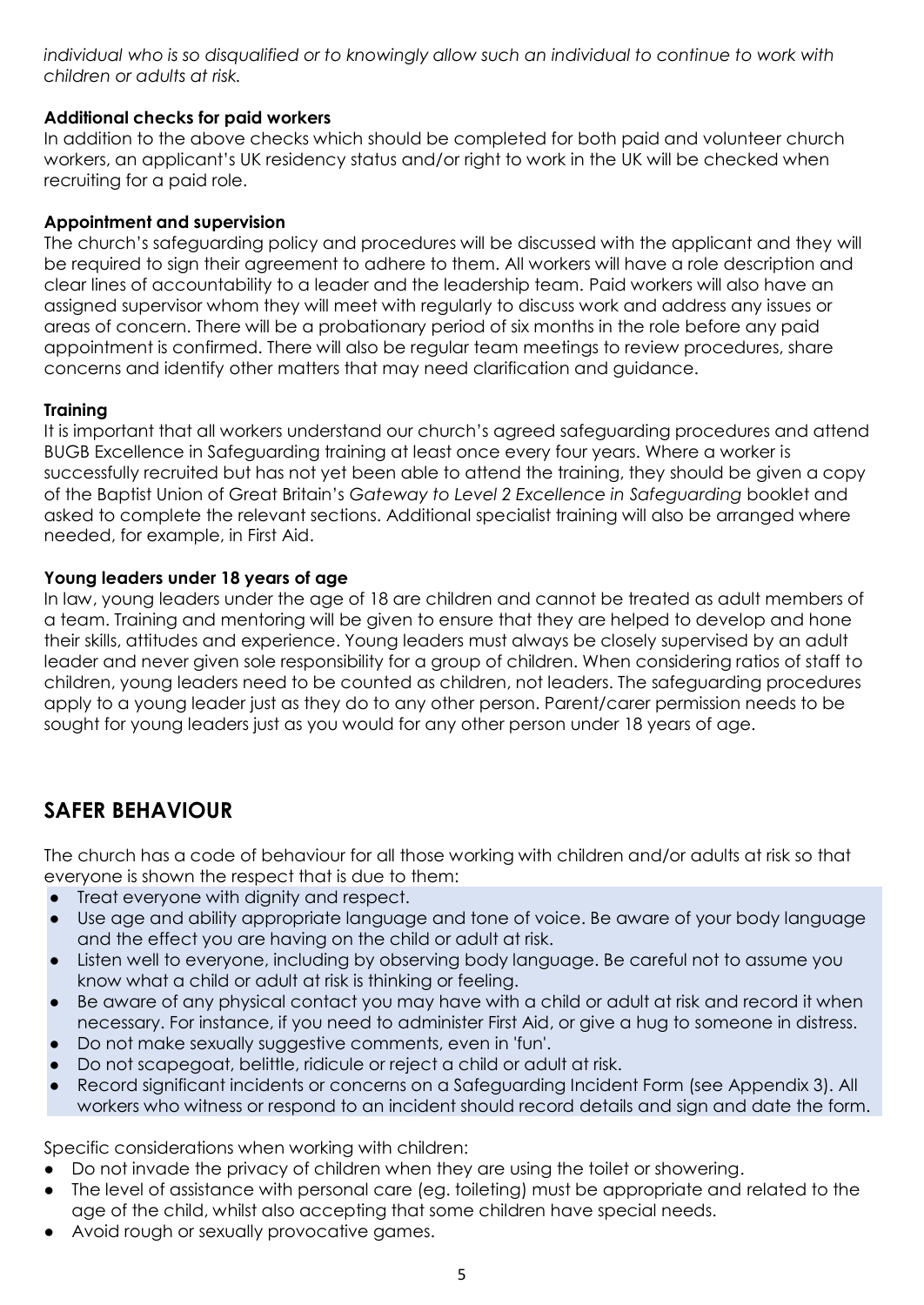- Where discipline is necessary, this should be done without physical punishment. There may be circumstances where a child needs to be restrained in order to protect them or a third person.
- Only invite children and young people to your home or on trips in groups, and always make sure that another worker is present.
- Notify the DSP of any children's trips which take place in the name of the church. Parental permission must always be sought.
- Do not give lifts to children or young people on your own. Ensure that if transporting children as part of your church role, you have the correct insurance cover as well as parental permission.
- No person under 18 years of age should be left in sole charge of any children of any age. Nor should children or young people attending a group be left alone at any time.

No one should normally be left working alone with children, young people or adults at risk, but should instead work as part of a team. If there are insufficient leaders for groups:

- Internal doors should be left open.
- At least two people should be present before external doors are opened for an event.
- Consider whether you could combine groups together or rearrange planned activities.
- Reconsider whether you can run the group safely, carrying out a Risk Assessment.

If workers do find themselves on their own with children or adults at risk, they should:

- Assess the risk of sending them home, or the possibility of arranging for them to be collected.
- Phone another team member and let them know the situation.
- Train additional leaders as soon as possible.

If a child or adult at risk wants to talk on a one-to-one basis you should make sure that:

- You try to hold the conversation in a corner of a room where other people are present.
- You leave the door open if you are in a room on your own.
- Another team member knows where you are.

Consideration should be given to how many workers should be involved with the group and whether they should be male or female workers, or both. See recommended ratios under 'Best Practice Guidelines: Working With Children'. The only adults allowed to participate in children's and adult at risk activities are those safely appointed and appropriately trained. The leader of the activity should be aware of any other adults who are in the building whilst the activity is running.

## **SAFER COMMUNITY**

#### **Bullying**

Bullying is another form of abuse, and it can be verbal or physical. There is no legal definition of bullying, but it is usually defined as a repeated pattern of behaviour intended to cause emotional or physical harm to another person, or exert power over them. The effect of bullying on the victim can be profound, both emotionally and physically, regardless of their age, ability or status. It is important to recognise that bullying happens within churches, and anyone can be a victim or a bully.

It is important to distinguish bullying from other behaviour, such as respectfully challenging or disagreeing with someone else's beliefs or behaviours, setting reasonable expectations with regard to work deadlines and activities or taking legitimate disciplinary action, but in order to help prevent bullying, the following procedures will be adopted within the church:

- The church will teach the importance of valuing and respecting each other even in disagreements and this will be practically embedded into the leadership approach to others.
- Everyone in the church, whether children or adults, should know how they can report any incidents of bullying.
- All allegations of bullying will be treated seriously, being investigated and recorded
- An attempt will be made to help bullies change their behaviour.
- Where an allegation of bullying is made against a church or group leader, advice will be sought from the local Baptist Association Safeguarding Contact as this should be addressed.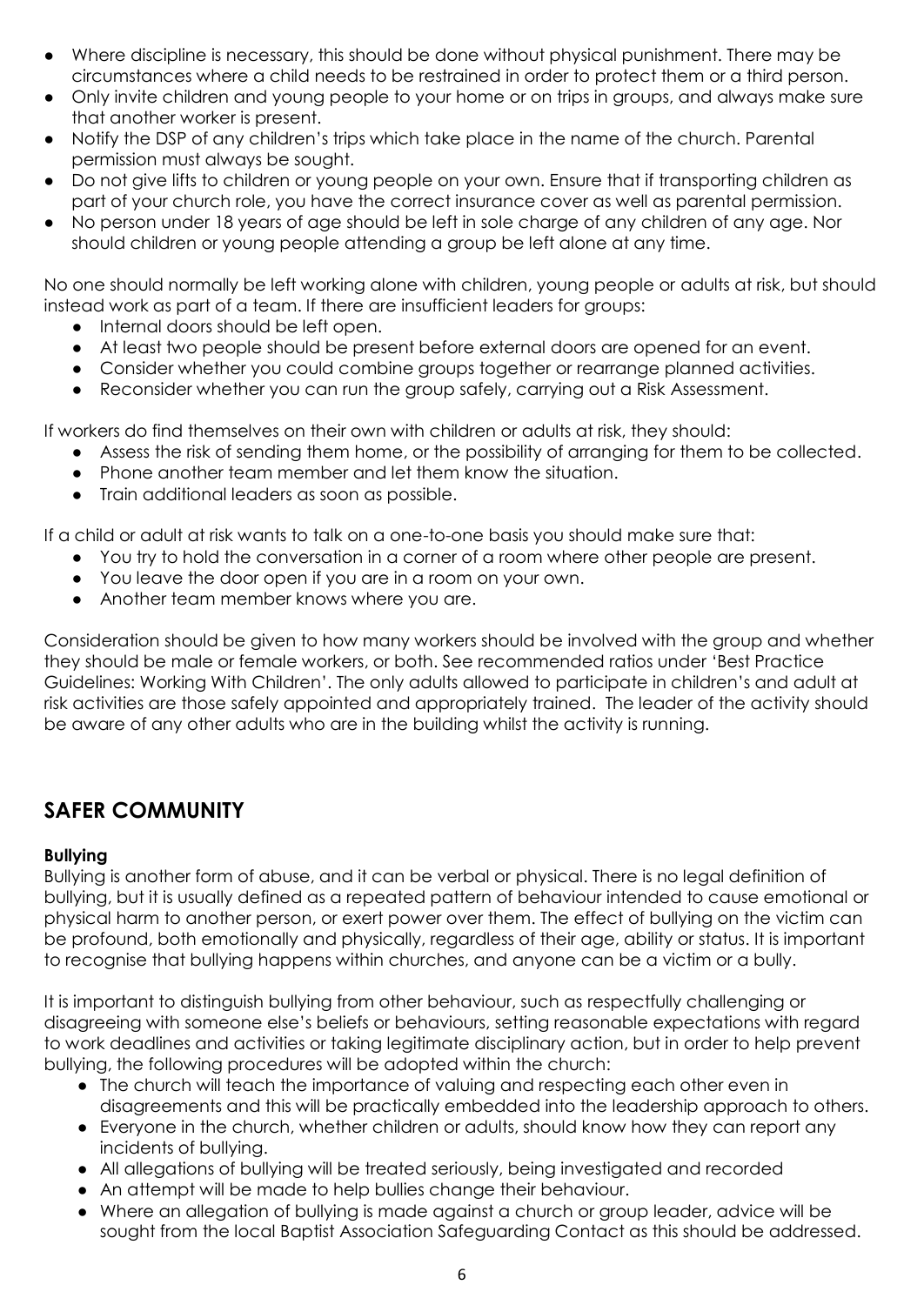• Incidents of bullying may be reported to church and statutory authorities using the reporting procedures outlined under 'Recording and reporting concerns' above.

## **Working with Alleged or Known Offenders**

When it is known that a person who has been convicted of abuse is attending the church, it is important that their behaviour within the church community is properly managed and that a contract is put in place. There are also times when it will be appropriate to take such measures with a person who has faced allegations of abuse, but hasn't been convicted.

In determining the details of the contract:

- The DSP will inform and take advice from the local Baptist Association Safeguarding Contact.
- There will be a discussion about who should be informed about the nature of the offence and the details of the contract.
- The rights of the offender to rebuild their life without people knowing the details of their past offence should be balanced against the need to protect others.
- The members of the church Safeguarding Team will always be informed.
- The DSP should determine whether the person is subject to supervision or is on the Sex Offenders' Register. If so, the DSP should make contact with the offender's specialist probation officer (SPO) who will inform the church of any relevant information or restrictions.

An open discussion will be held with the person concerned in which clear boundaries are established for their involvement in the life of the church. A written contract will be drawn up which identifies appropriate behaviour. The person will be required to sign the contract and it will be monitored and enforced. If the contract is broken certain sanctions will be discussed and considered with the local Baptist Association Safeguarding Contact.

A formal contract may be quite a daunting process for someone with learning difficulties or a young person, yet having safeguards in place is still necessary. Therefore, an alternative may be to arrange a meeting with the individual in question where they can be taken though the main elements of a formal contract in a way that is non-threatening and easy to understand. Notes would be taken and the individual would need to verbally agree to the requirements laid out in the meeting.

## **BEST PRACTICE GUIDELINES: WORKING WITH CHILDREN**

The church has the opportunity to minister to individuals from the whole community, from the very young to the very old. These best practice guidelines are in place to help those working on behalf of the church to do it well, prioritising the safety and wellbeing of those they are working with. Whilst this section is divided into children/adults/general, some aspects of good practice will overlap.

#### **Ratios**

When working with children the following recommended minimum ratios of workers to children apply:

| Age range            | <b>Recommended minimum ratio for</b><br><b>INDOOR activities</b>                                                          | <b>Recommended minimum ratio for</b><br><b>OUTDOOR activities</b>                                                         |
|----------------------|---------------------------------------------------------------------------------------------------------------------------|---------------------------------------------------------------------------------------------------------------------------|
| $0 - 2$ years        | $1:3$ (minimum 2)                                                                                                         | $1:3$ (minimum 2)                                                                                                         |
| 3 years              | $1:4$ (minimum 2)                                                                                                         | $1:4$ (minimum 2)                                                                                                         |
| $4 - 7$ years        | $1:8$ (minimum 2)                                                                                                         | $1:6$ (minimum 2)                                                                                                         |
| $8 - 12$ years       | 2 adults for up to 20 children (preferably<br>one of each gender) with an extra adult<br>for every 10 additional children | 2 adults for up to 15 children (preferably<br>one of each gender) with an extra adult<br>for every 8 additional children  |
| 13 years and<br>over | 2 adults for up to 20 children (preferably<br>one of each gender) with an extra adult<br>for every 10 additional children | 2 adults for up to 20 children (preferably<br>one of each gender) with an extra adult<br>for every 10 additional children |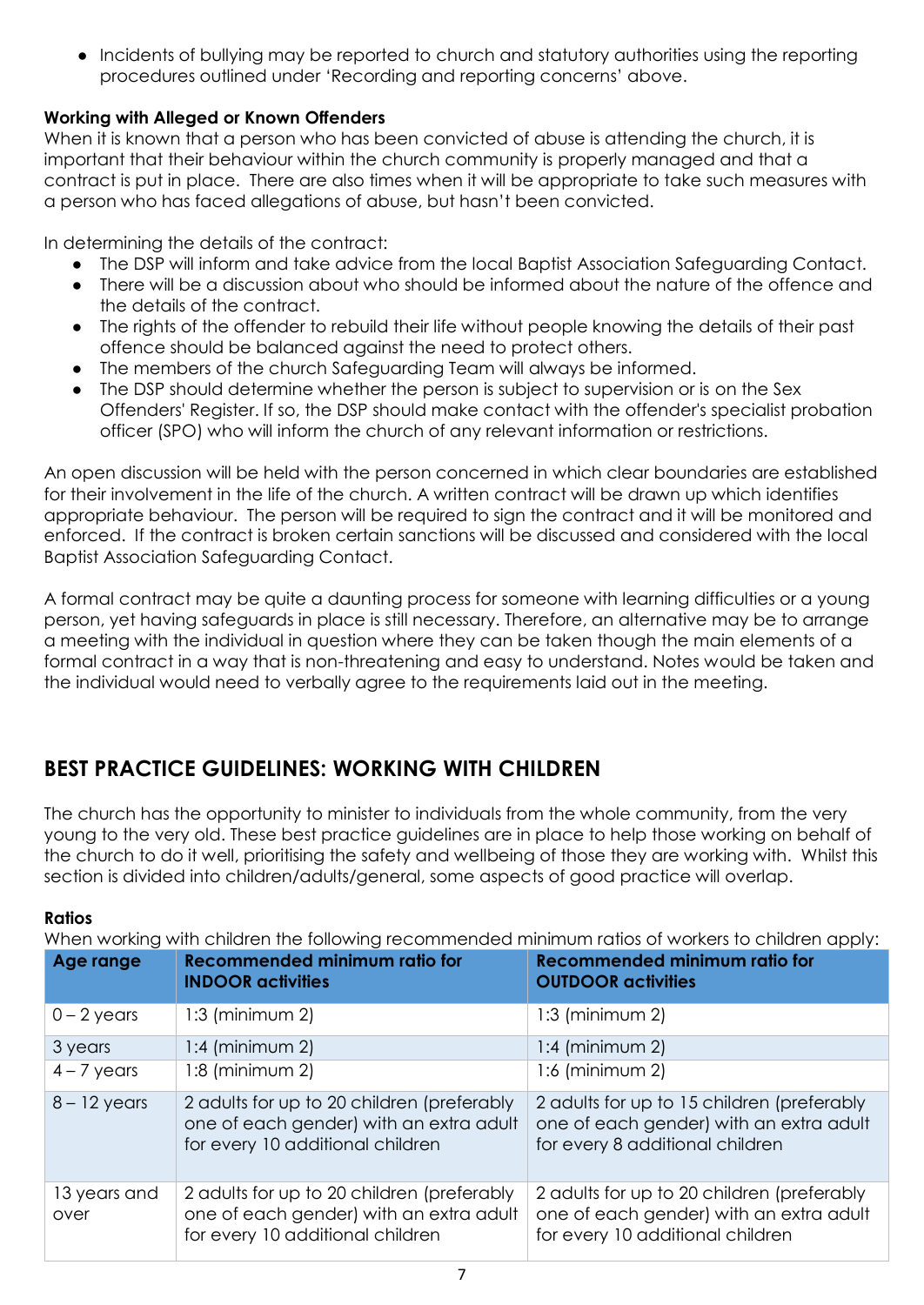This does not take into account special circumstances such as behavioural issues, developmental issues, disabilities and so on, which may mean an increase to the recommended ratios. In calculating ratios, young leaders under the age of 18 should be counted as children, not workers.

## **Children with special needs**

Children and young people who have a disability can be at greater risk of abuse. They will often require more help with personal care, such as washing, dressing, toileting, feeding, mobility, etc. Some children may have limited understanding and behave in a non-age-appropriate way. It is good practice to speak with the parents/carers of children and young people with special needs and find out from them how best to assist the child or young person.

## **Visiting children or young people at home**

It is unlikely that workers will need to make pastoral visits to children and their families at home on behalf of the church. If a situation occurs where it is needed then it should be done in pairs, and with the prior agreement of the minister.

## **Responsibility for children at church activities**

Where children are accompanied by their parents/carers, they remain their responsibility. Where they are unaccompanied, they are the responsibility of the workers leading the activity.

## **Registering children at church activities**

Where children do not remain with their parents for activities, they will need to be registered in and out by a worker. Generally speaking, it is expected that children will arrive at and leave activities with a parent/carer, but if a child arrives at a church activity without a parent/carer, workers will record their visit (including name, age, medical information and emergency contact) in a register; ask the child if a parent/carer is aware of where they are, and make contact where possible; give the child a consent form and explain it needs to be filled in and brought back next time.

## **Physical contact**

- Keep everything public. Workers should never be alone and unseen with children. This includes waiting in the corridor where children need to be escorted to the toilet.
- Touch should be related to the child's needs, not the worker's.
- Touch should be age-appropriate and generally initiated by the child rather than the worker.
- Workers should avoid any physical activity that is, or may be thought to be, sexually stimulating to the adult or the child.
- Children are entitled to privacy to ensure their personal dignity.
- Children have the right to decide how much physical contact they have with others, except in exceptional circumstances such as when they need medical attention.
- When giving first aid (or applying sun cream etc), workers should encourage the child to do what they can manage themselves, but give appropriate help where necessary.

#### **Safe communication**

It is not appropriate for workers to communicate directly with children (aged eleven years and younger) via email, social media or telephone. Where it may be appropriate to communicate directly with young people (aged twelve years and over), the following guidelines should be followed:

- Email should be limited to sharing generic information, eg to remind young people about meetings. If email is being used, workers will ensure that they are accountable by copying each message to a designated email address, and will avoid overly informal language.
- Instant messaging should be kept to an absolute minimum, and records of any conversations should be kept.
- Mobile phones use should primarily be for the purposes of information sharing, and messages should use clear language rather than textspeak
- If workers wish to communicate via social media, this should be via a designated account separate from their personal account
- Young people have a right to decide whether they want a worker to have their contact details and should not be pressurised otherwise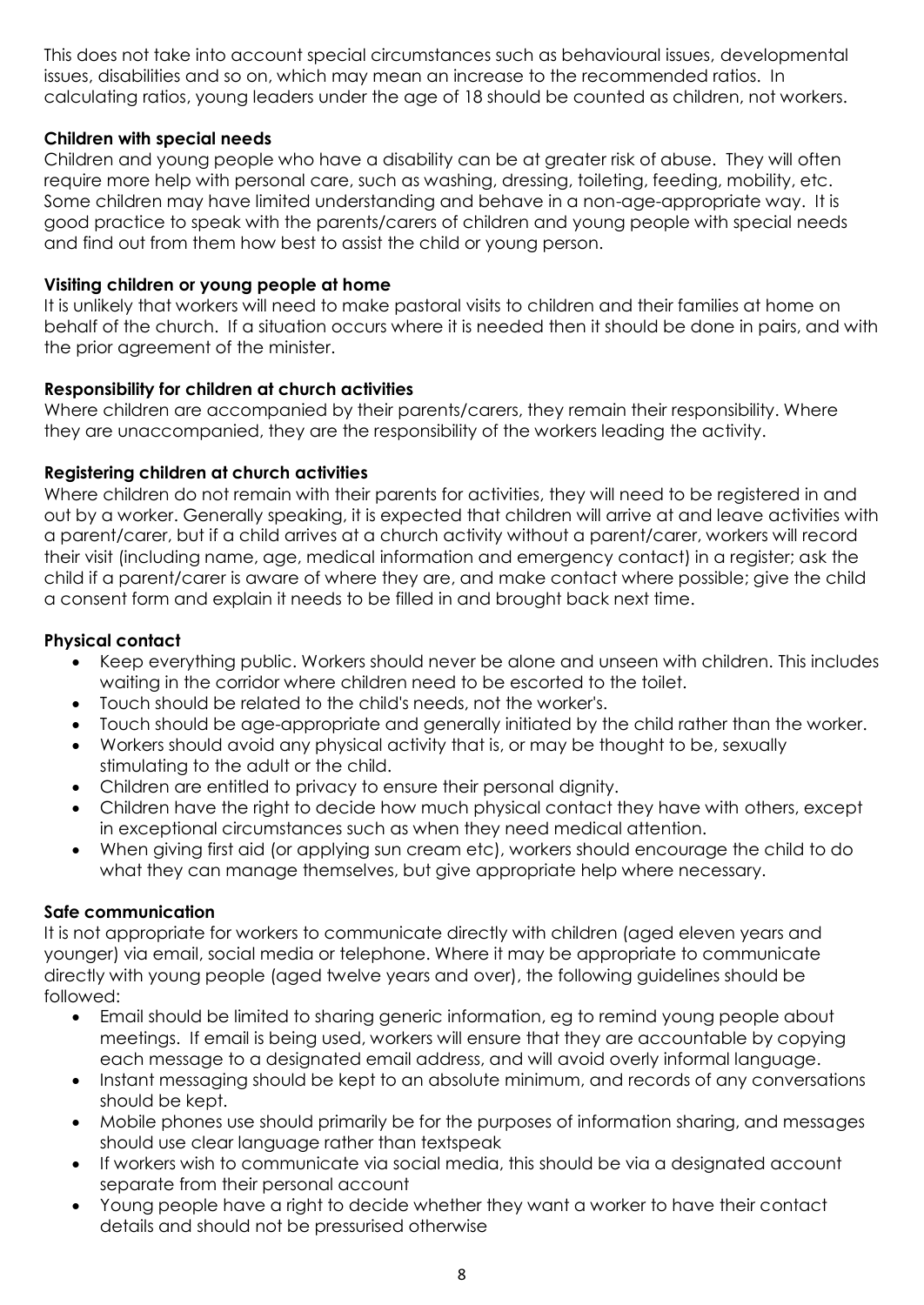Workers and young people alike should be aware of these protocols that workers follow in relation to communications

## **Taking videos and photographs of children**

Under Data Protection legislation, churches must be very careful if they use still or moving images of clearly identifiable people. There are several issues to be aware of:

- Permission must be obtained, via the consent form, of all children who will appear in a photograph or video before the photograph is taken or footage recorded.
- It must be made clear why that person's image is being used, what you will be using it for, and who might want to look at the pictures.
- If images are being taken at an event attended by large crowds, this is regarded as a public area and permission from a crowd is not necessary.
- Children and young people under the age of 18 should not be identified by surname or other personal details, including contact details.
- When using photographs of children and young people, it is preferable to use group pictures.

## **BEST PRACTICE GUIDELINES: WORKING WITH ADULTS AT RISK**

#### **Premises**

The church building will be made as accessible as possible to all people. Any restrictions to access, visibility, audibility, toilet facilities, lighting or heating will be addressed wherever possible, and where necessary, aids and adaptations put in place.

#### **Language**

Every effort will be taken to use appropriate language and suitable vocabulary, enabling the greatest level of inclusivity and accessibility. We will be mindful of the language used within worship and the language used to describe people.

#### **Worship**

In all worship services, we will consider the varied requirements of our congregation and try to be as inclusive as possible, for example by:

- Ensuring speakers face the congregation and use amplification, for those relying on lipreading or the hearing loop.
- Describing what is being presented on a screen for those who cannot see it clearly
- Using inclusive language
- Using a variety of liturgy and resources to cater for different levels of understanding

#### **Insurance**

We will take reasonable steps to safeguard adults at risk and will follow any specific safeguarding requirements as laid out by our insurance company.

#### **Financial integrity**

With regards to financial matters, the following guidelines should be followed:

- If handling money for someone else, always obtain receipts or other evidence of what has been done.
- Workers should not seek personal financial gain from their position or be influenced by offers of money.
- Any gifts received by workers should be reported to the church trustees, who should decide whether or not the gift can be accepted, and any money received by the church should be handled by two unrelated church workers.
- Care should be taken not to canvass for church donations from adults at risk, such as the recently bereaved.
- Workers should ensure that church and personal finances are kept apart to avoid any conflict of interest.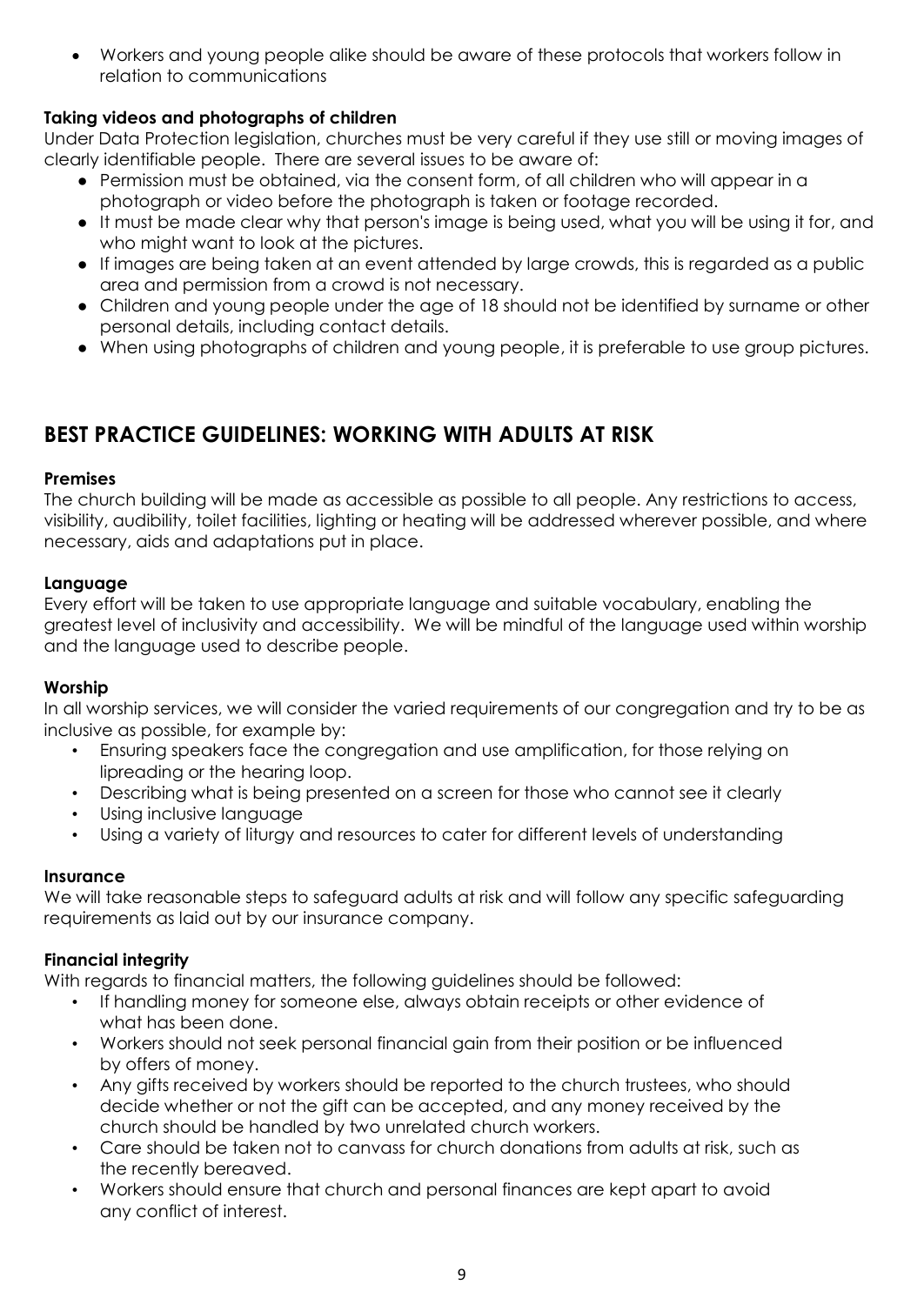- If someone alters their will in favour of a worker, it should be reported to the trustees. Workers should not act as executors for someone they know in their capacity as a worker.
- Expert legal advice should be sought on matters such as Power of Attorney and Appointeeship to ensure that the situation is clearly understood and is the most appropriate course of action for the adult at risk.

## **Photographs**

Workers should make sure that they have the person's permission to take a picture, and that the subject is happy with the intended use of the pictures. When taking group pictures, workers should remember to get permission from everyone who will be photographed.

#### **Record keeping**

It is good practice to record pastoral visits or meetings, noting the date, time, location, subject and any actions which are to be taken. The record of these meetings should stick to facts and try to avoid opinion. Any records of safeguarding allegations, concerns or disclosures should be passed on to the DSP and stored in a safe and secure manner for at least 75 years.

## **Pastoral relationships**

All those involved in pastoral ministry should work in a way that sets out boundaries to protect those carrying out the pastoral ministry as well as those receiving it:

- Workers should be aware of the power imbalance within pastoral relationships and the potential for abuse of trust.
- Behaviour that suggests favouritism or a special relationship, should be avoided.
- Workers should be aware of the dangers of dependency.
- Workers should never take advantage of their role and engage in sexual activity with someone with whom they have a pastoral relationship.
- All people receiving pastoral ministry should be treated with respect and should be encouraged to make their own decisions about any actions or outcomes.
- Workers should not pastorally minister to anyone whilst under the influence of alcohol or drugs.
- Workers need to recognise the limits of their own abilities and competencies, and get further help when working with situations outside of their expertise or role.

## **BEST PRACTICE GUIDELINES: GENERAL**

#### **Data and consent forms**

It is essential that we have important information about children and young people involved in activities at the church. This may include allergies and additional needs, as well as consent for first aid and contact details for a parent/carer if they are unaccompanied. Similar details will be gathered for adults at risk, where they are deemed not have capacity to provide information and consent for themselves. All data will be held in accordance with GDPR regulations.

#### **Health and safety**

All activities for children, young people and adults at risk will comply with the church's current health and safety policy. Whenever possible, at all events involving food preparation, at least one worker will hold a valid Basic Food Hygiene Certificate. Buildings being used for children's and adult at risk groups will be properly maintained, and an annual health and safety review will consider all aspects of safety for everyone involved in using the premises.

#### **Fire**

It is the responsibility of all group leaders/responsible persons within the building to ensure the safety of themselves and those who are in their care. In addition, it is a legal requirement that all group leaders/responsible persons are familiar with the emergency procedures in the event of a fire.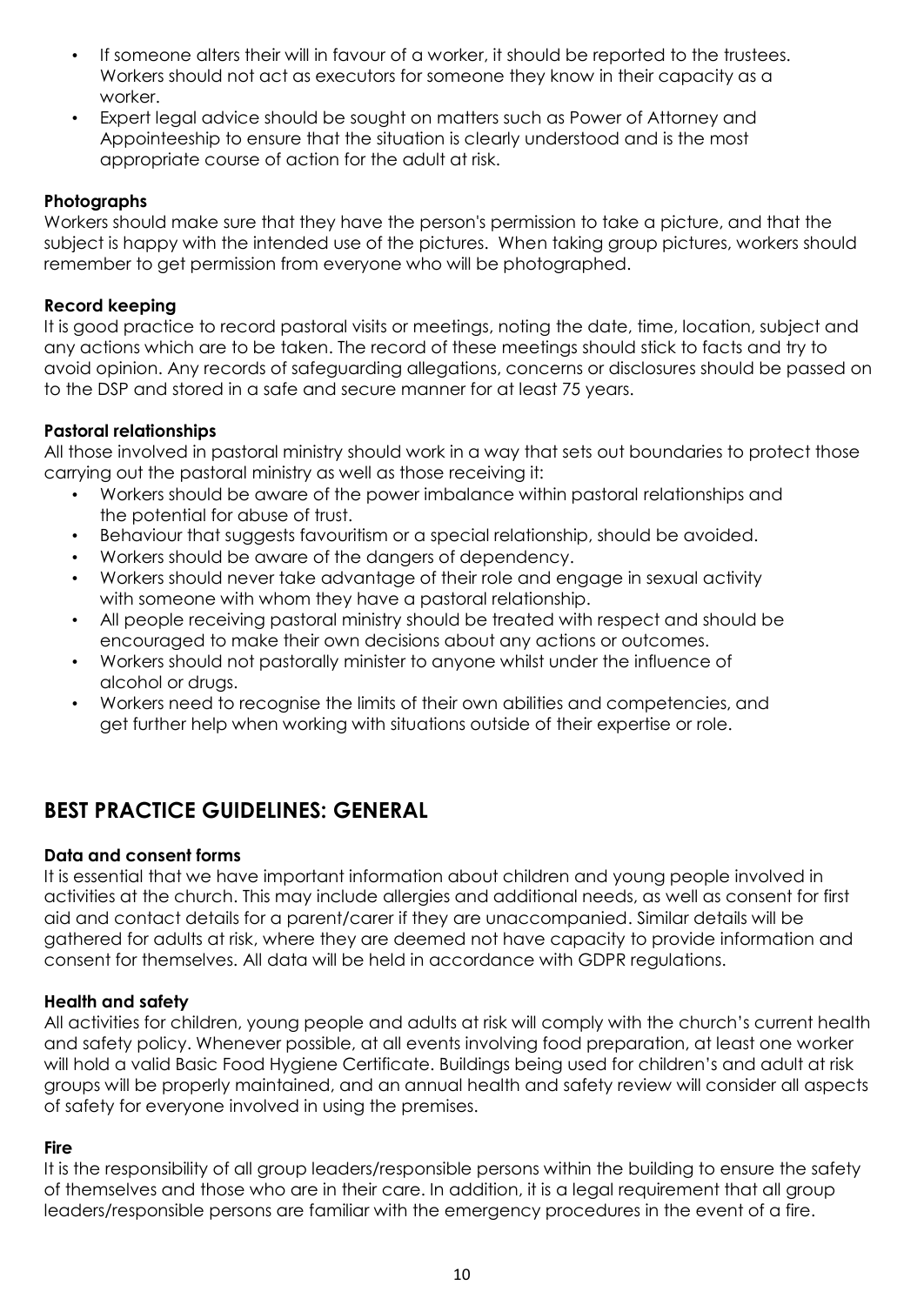#### **First aid**

The church has two first aid kits, both of which will be maintained regularly. These are accompanied by a sign naming the trained first aider/s, as well as accident forms which must be completed for each incident. All church groups will ensure that they have sufficient trained first aiders on their regular team so that there is always a first aider present at events and activities.

#### **Registers**

Where appropriate, a register will be kept for activities, so that it is clear who is on the premises.

#### **Food hygiene**

In accordance with the Food Safety (General Food Hygiene) Regulations 1995, those with responsibility for food will need to possess the Basic Food Hygiene Certificate and be aware of food safety (preparation, handling and storage, disposal of waste, etc).

#### **Risk assessment**

Before undertaking any activity with children or adults at risk, the leader will ensure that a risk assessment is carried out. It is advisable to appoint someone specifically for this task.

#### **Hiring of church premises**

The responsible adult for activities run by groups hiring the church will be made aware of this safeguarding policy. Outside groups working with children and adults at risk will be expected to have their own safeguarding policy.

#### **Use of online platforms**

The use of online platforms must be subject to relevant safeguards. For example, if Zoom meetings are made public, full use will be made of safety features, including but not limited to enabling the waiting room and blocking participants from screen sharing.

## **USEFUL CONTACTS**

#### **Police**

Contact 101, or 999 in an emergency

## **Local Authority Designated Officer (LADO)**

0116 454 2440 Lado-allegations-referrals@leicester.gov.uk

**Adult Social Services** 0116 305 0004

**Children's Social Services**  [0116 454 1004](tel:01164541004)

#### **Local Baptist Association Safeguarding Contacts**

see embaptists.co.uk/information/safeguarding for the most up to date contact details (a copy of this information will also be displayed publicly alongside this policy)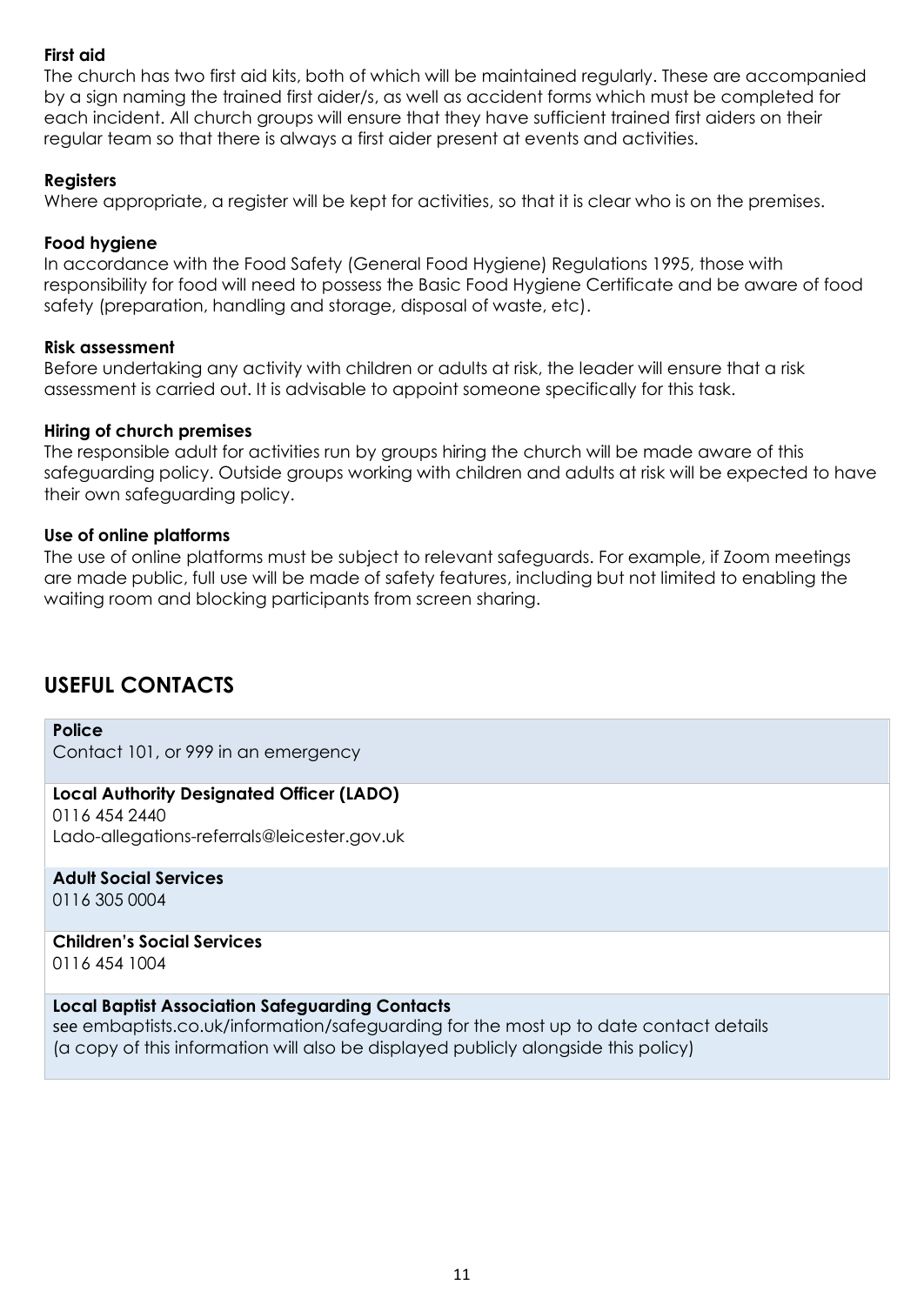## **APPENDIX 1: DEFINITIONS OF ABUSE**

Abuse and neglect are forms of maltreatment of a child or adult at risk. Somebody may abuse or neglect a child or adult by inflicting harm, or by failing to act to prevent harm. Children and adults at risk may be abused in a family, or in an institutional or community setting; by those known to them or, more rarely, by a stranger. They may be abused by an adult or adults or a child or children. There are many different ways in which people suffer abuse. The list below is, sadly, not exhaustive.

| Type of abuse                         |                                                                                                                                                                                                                                                                                                                                                                                                                                                                                                                                                             |
|---------------------------------------|-------------------------------------------------------------------------------------------------------------------------------------------------------------------------------------------------------------------------------------------------------------------------------------------------------------------------------------------------------------------------------------------------------------------------------------------------------------------------------------------------------------------------------------------------------------|
| Physical                              | The inflicting on pain, physical injury or suffering, or the failure to prevent the<br>occurrence of the same.                                                                                                                                                                                                                                                                                                                                                                                                                                              |
| Verbal                                | The use of language to cause emotional harm. This may include mocking or<br>forcefully criticising another person, making hurtful comments about their<br>character or appearance, or using discriminatory language.                                                                                                                                                                                                                                                                                                                                        |
| Sexual                                | Forcing or enticing a child to take part in any sexual activity, whether or not<br>they are aware of what is happening. This includes non-contact activities, such<br>as involving children in the production of pornographic material or watching<br>sexual activities, or encouraging children to behave in sexually inappropriate<br>ways. Also any non-consenting sexual act or behaviour with another adult. No<br>one should enter into a sexual relationship with someone for whom they have<br>pastoral responsibility or hold a position of trust. |
| Neglect                               | A person's care needs are not met, putting them in danger and seriously<br>impairing health and development. Neglect can be deliberate or can occur<br>as a result of not understanding what someone's needs are.                                                                                                                                                                                                                                                                                                                                           |
| Emotional abuse /<br>coercive control | Emotional abuse is the use of threats, fear, humiliation and intimidation, in order<br>to harm, punish or frighten. Coercive control is a pattern of such behaviour,<br>further intended to control a person by isolating them from support, exploiting<br>them and regulating their everyday behaviour.                                                                                                                                                                                                                                                    |
| Financial                             | The inappropriate use, misappropriation, embezzlement or theft of money,<br>property or possessions.                                                                                                                                                                                                                                                                                                                                                                                                                                                        |
| Spiritual                             | The inappropriate use of religious belief or practice; coercion and control of<br>one individual by another in a spiritual context; the abuse of trust by someone<br>in a position of spiritual authority (e.g. minister). The person experiences spiritual<br>abuse as a deeply emotional personal attack.                                                                                                                                                                                                                                                 |
| Discrimination                        | The inappropriate treatment of a person because of their age, gender, race,<br>religion, cultural background, sexuality or disability.                                                                                                                                                                                                                                                                                                                                                                                                                      |
| Institutional                         | The mistreatment or abuse of a person by a regime or individuals within an<br>institution. It can occur through repeated acts of poor or inadequate care and<br>neglect, or poor professional practice or ill-treatment. The church as an<br>institution is not exempt from perpetrating institutional abuse                                                                                                                                                                                                                                                |
| Domestic Abuse                        | Any threatening behaviour, violence or abuse between adults who are or have<br>been in a relationship, or between family members. It can affect anybody<br>regardless of their age, gender, sexuality or social status. Domestic abuse can<br>be physical, sexual or psychological, and whatever form it takes, it is rarely a<br>one-off incident. Usually there is a pattern of abusive and controlling behaviour<br>where an abuser seeks to exert power over their family member or partner.                                                            |
| Cyber Abuse                           | The use of information technology (email, mobile phones, websites, social<br>media, instant messaging, chatrooms, etc.) to repeatedly harm or harass other<br>people in a deliberate manner.                                                                                                                                                                                                                                                                                                                                                                |
| Self-harm                             | Self-Harm is the intentional damage or injury to a person's own body. It is used<br>as a way of coping with or expressing overwhelming emotional distress. An<br>individual may also be neglecting themselves, which can result in harm to<br>themselves.                                                                                                                                                                                                                                                                                                   |
| Mate crime                            | 'Mate crime' is when people (particularly those with learning disabilities) are<br>befriended by members of the community, who go on to exploit and take<br>advantage of them.                                                                                                                                                                                                                                                                                                                                                                              |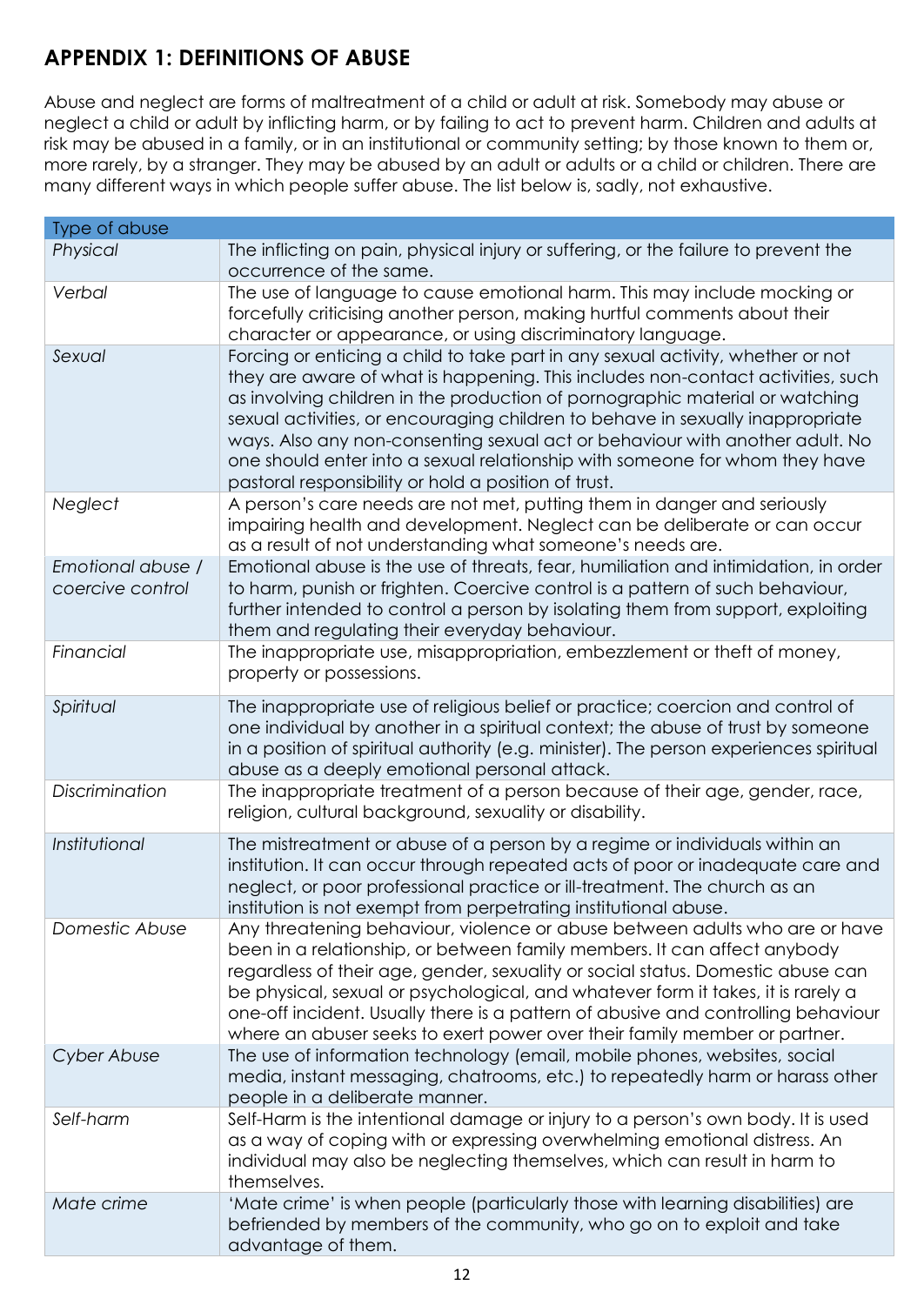| Modern Slavery    | Modern slavery is the practice of treating people as property; it includes<br>bonded labour, child labour, sex slavery and trafficking. It is illegal in every<br>country of the world.                                                                                                                                                                                                                               |
|-------------------|-----------------------------------------------------------------------------------------------------------------------------------------------------------------------------------------------------------------------------------------------------------------------------------------------------------------------------------------------------------------------------------------------------------------------|
| Human Trafficking | Human trafficking is when people are bought and sold for financial gain and/or<br>abuse. Men, women and children can be trafficked, both within their own<br>countries and over international borders. The traffickers will trick, coerce, lure or<br>force these vulnerable individuals into sexual exploitation, forced labour, street<br>crime, domestic servitude or even the sale of organs and human sacrifice. |

| Radicalisation                      | The process by which a person comes to support terrorism and extremist<br>ideologies associated with terrorist group.                                                                                                                                                                                                                                                                                                                                                                                   |
|-------------------------------------|---------------------------------------------------------------------------------------------------------------------------------------------------------------------------------------------------------------------------------------------------------------------------------------------------------------------------------------------------------------------------------------------------------------------------------------------------------------------------------------------------------|
| Honour / Forced<br>Marriage         | An honour marriage / forced marriage is when one or both of the spouses do<br>not, or cannot, consent to the marriage. There may be physical, psychological,<br>financial, sexual and emotional pressure exerted in order to make the marriage<br>go ahead. The motivation may include the desire to control unwanted<br>behaviour or sexuality.                                                                                                                                                        |
| <b>Female Genital</b><br>Mutilation | Female genital mutilation (FGM) comprises all procedures involving partial or<br>total removal of the female external genitalia or other injury to the female<br>genital organs for non-medical reasons as defined by the World Health<br>Organisation (WHO). FGM is a cultural practice common around the world and is<br>largely performed on girls aged between 10 and 18. Performing acts of FGM is<br>illegal in the UK as is arranging for a child to travel abroad for FGM to be carried<br>out. |
| Historic Abuse                      | Historic abuse is the term used to describe disclosures of abuse that were<br>perpetrated in the past. Many people who have experienced abuse don't tell<br>anyone what happened until years later, with around one third of people<br>abused in childhood waiting until adulthood before they share their experience.                                                                                                                                                                                  |

Whilst it is not possible to be prescriptive about the signs and symptoms of abuse and neglect, the following list sets out some of the indicators which might be suggestive of abuse:

- unexplained injuries on areas of the body not usually prone to such injuries
- an injury that has not been treated/received medical attention
- an injury for which the explanation seems inconsistent
- a child or adult at risk discloses behaviour that is harmful to them
- unexplained changes in behaviour or mood (e.g. becoming very quiet, withdrawn or displaying sudden bursts of temper)
- inappropriate sexual awareness in children
- signs of neglect, such as under-nourished, untreated illnesses, inadequate care.

**It should be recognised that this list is not exhaustive and the presence of one or more indicators is not in itself proof that abuse is actually taking place. It is also important to remember that there might be other reasons why most of the above are occurring**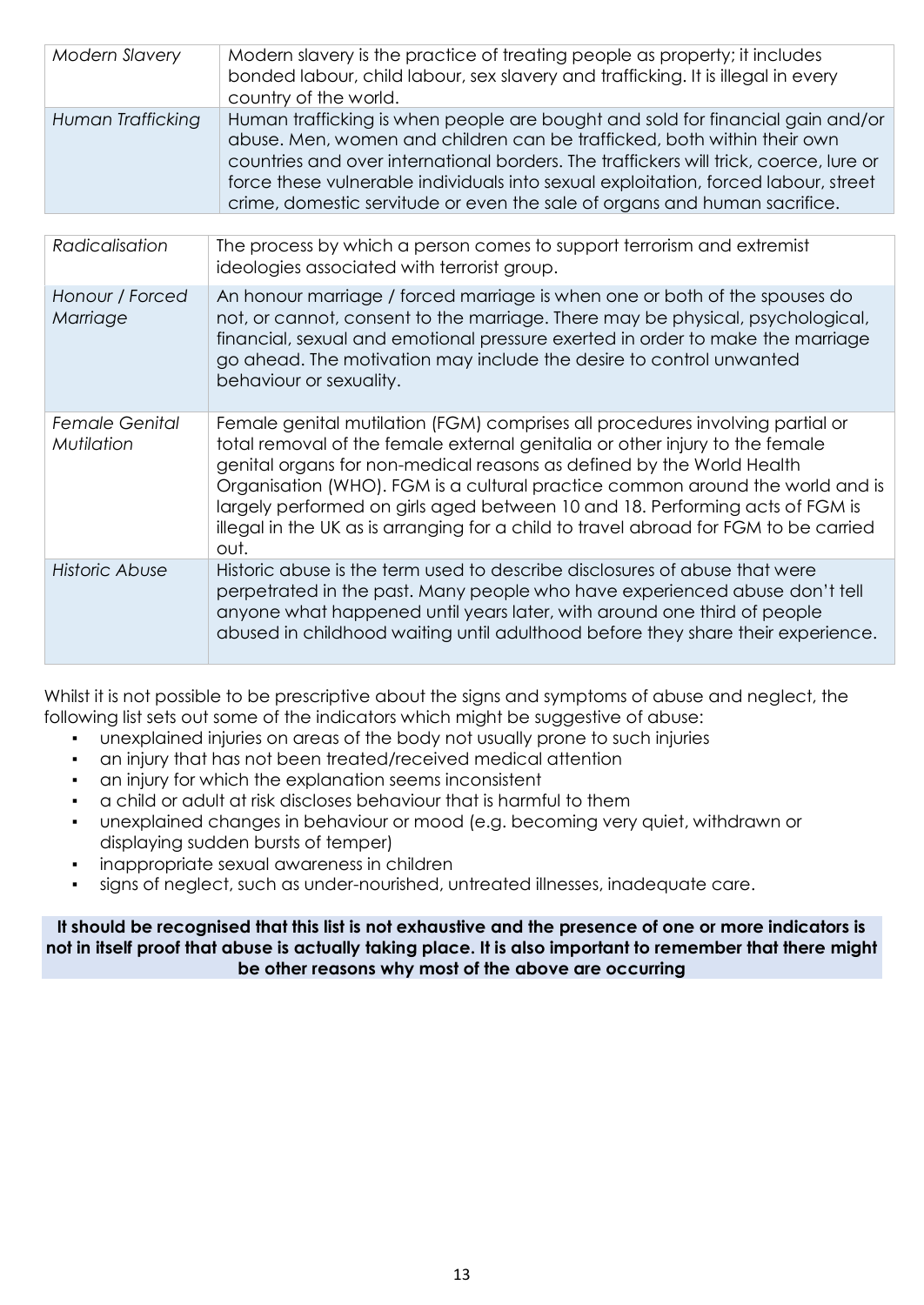## **APPENDIX 2: DETAILED GUIDANCE ON REPORTING REQUIREMENTS**

## **STAGE 1 – THE WORKER**

The duty of the person who receives information or who has a concern about the welfare of a child, young person or adult at risk is to RECOGNISE the concerns, make a RECORD in writing and RESPOND by passing on their concerns to the DSP. If he/she is not contactable, or they are implicated in the situation, another member of the church Safeguarding Team should be contacted instead. Concerns should be passed on to the DSP within 24 hours of the concern being raised. If anyone is considered to be in imminent danger of harm, a report should be made immediately to the police by calling 999. If such a report is made without reference to the DSP, they should be informed as soon as possible afterwards. A written record using the standard incident report form should be made as soon as possible after a child or adult at risk tells you about harmful behaviour, or an incident takes place that gives cause for concern.

#### **The record should:**

- be hand-written as soon as possible after the event
- be legible and state the facts accurately (when hand-written notes are typed up later the original hand-written notes should be retained)
- include the child or adult at risk's name, address, date of birth (or age if date of birth not known)
- include the nature of the concerns/allegation/disclosure
- include a description of any bruising or other injuries that you may have noticed
- include an exact record of what the child or adult at risk has said, using their own words where possible
- include what was said by the person to whom the concerns were reported
- include any action taken as a result of the concerns
- be signed and dated
- be kept secure and confidential and made available only to the church Safeguarding Team (including the church minister), representatives of any statutory authorities involved and the local Baptist association.

If concerns arise in the context of children's or adult at risk work, the worker who has the concern may in the first instance wish to talk it through with their group leader, where appropriate. However, such conversations should not delay concerns being passed on to the DSP. It should be clear that the duty remains with the worker to record and pass on their concerns to the DSP. If an issue concerns an adult at risk who does not give permission to pass on the information to anyone else, the worker should explain that they will need to speak with the DSP, who will have greater expertise in dealing with the issue at hand. If a concern is brought to the attention of a group leader by one of the workers, the leader should remind the worker of their duty to record and report, and will also themselves have a duty to pass on the concern to the DSP.

#### **STAGE 2 – THE DESIGNATED PERSON FOR SAFEGUARDING (DSP)**

The duty of the DSP on receiving a report is to REVIEW the concern that they have received and REPORT the concern on to the appropriate people, where necessary.

#### **The duty to REVIEW**

In reviewing the report that is received, the DSP:

- should take into account their level of experience and expertise in assessing risk to children or adults at risk.
- must take into account any other reports that have been received concerning the same individual or family.
- may speak with others in the church where appropriate (including the Minister and church Safeguarding Team, unless allegations involve them) who may have relevant information and knowledge that would impact on any decision being made. Such conversations should not lead to undue delay in taking any necessary action.
- may consult with other agencies to seek guidance and advice in knowing how to respond appropriately to the concerns that have been raised.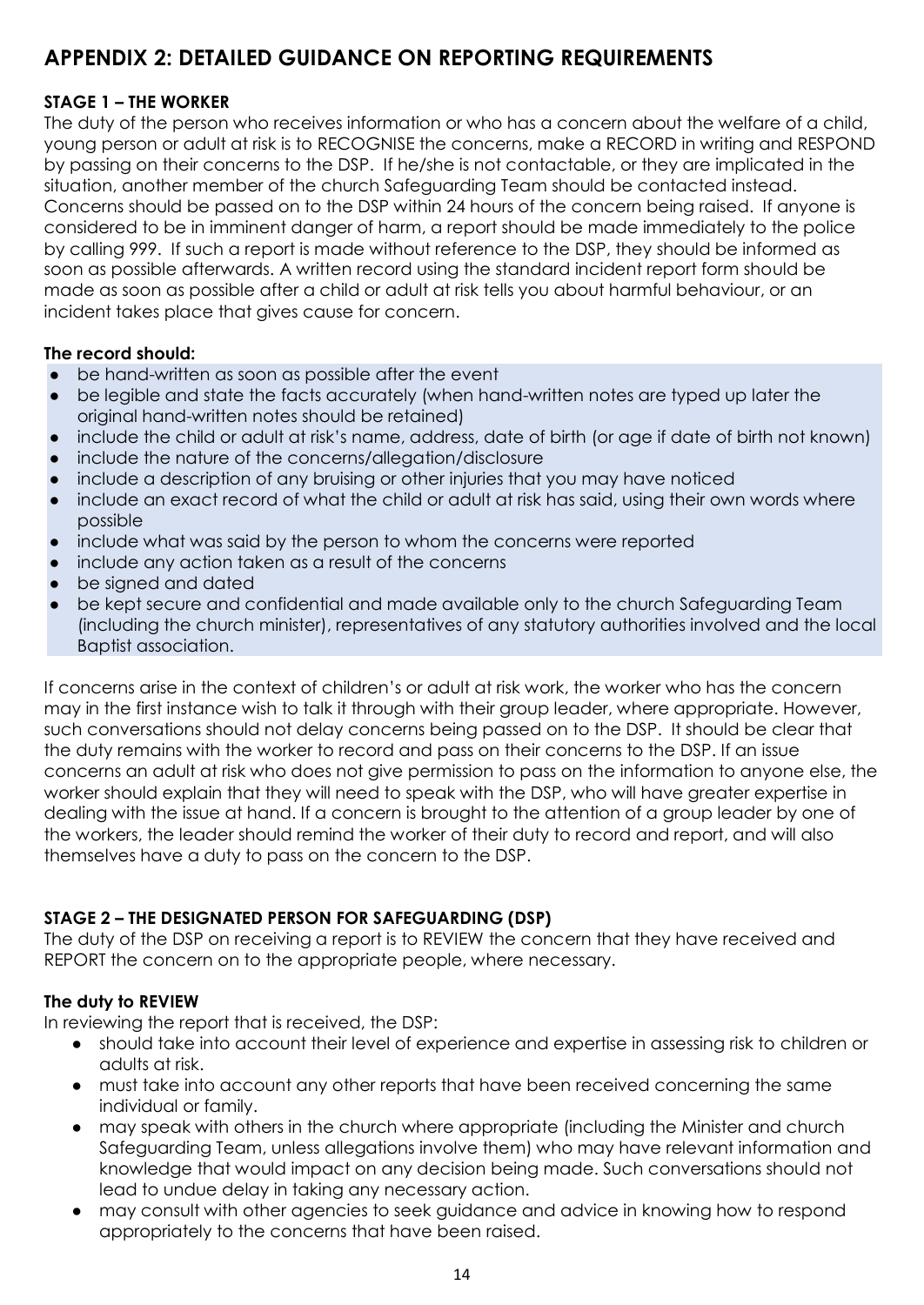## **The duty to REPORT**

The DSP will decide who the report should be referred on to, working in conjunction with the church Safeguarding Team where appropriate, and taking advice and support from the agencies listed under 'Useful Contacts'. They may:

- Refer back to the worker who made the initial report if there is little evidence that a child or adult at risk is being harmed, asking for appropriate continued observation.
- Refer the concern to others who work with the child or adult at risk in question, asking for continued observation where appropriate.
- Inform parents / carers, where doing so would not present any further risk of harm.
- Make a formal referral to the police or local Social Services team. With adults at risk, confidentiality means that someone's personal business is not discussed with others, except with their permission. This is not always possible when considering passing relevant information about abuse or concerns to the statutory authorities, however, it is possible to keep the information confidential to the relevant parties. This means not telling or hinting to others what has been disclosed, not even for prayer ministry purposes. For adults at risk, concerns will only be referred to the police or Social Services without consent where: the person lacks the mental capacity to make such a choice; there is a risk of harm to others; in order to prevent a crime.
- If an allegation is made against someone who works with children\* the allegation should be reported to the Local Authority Designated Officer (LADO) or equivalent. The LADO is located within Children's Services and should be alerted to all cases in which it is alleged that a person who works with children has: behaved in a way that has harmed, or may have harmed, a child; possibly committed a criminal offence against children, or related to a child; behaved in a way that indicates s/he is unsuitable to work with children.
- If an allegation is made against someone who works with adults at risk, it should be reported to the police or Adult Social Services. *If a worker has an allegation made against them, they should step down from church duties until the incident has been investigated by statutory authorities. It may also be appropriate to put a Safeguarding Contract in place; this should be discussed with the local Baptist Association Safeguarding Contact.*
- Whenever a formal referral is made to the police, Social Services or LADO, the DSP should report the referral to: the Safeguarding Trustee; the minister; the local Baptist Association Safeguarding Contact.

A record should be kept of all safeguarding incidents and should be considered in the annual review of the church's safeguarding policy. All original reports should be retained safely and securely (paper copies will be held in a locked filing cabinet in the church vestry) and a record should be made of the actions taken.

## **STAGE 3 – THE NEXT STEPS**

Responsibilities to **REPORT** and **SUPPORT** in stage 3 of the process are shared by the church Safeguarding Team and the minister.

#### **The duty to SUPPORT**

Once concerns, suspicions and disclosures of abuse have been addressed, the church continues to have a responsibility to offer support to all those who have been affected, including: Victims; Alleged perpetrators; Children; Adults at risk; Other family members; Church workers; Church Safeguarding Team; Minister; Leadership Team.

#### **The duty to REPORT**

If a church worker has been accused of causing harm to children, young people or adults at risk this would be classed as a serious incident that should be reported to the Charity Commission by those churches that are registered with the Charity Commission. If a worker has been removed from their post or would have been removed from their post because of the risk of harm that they pose to children, young people or adults at risk, there is also a statutory duty to report the incident to the Disclosure and Barring Service (DBS).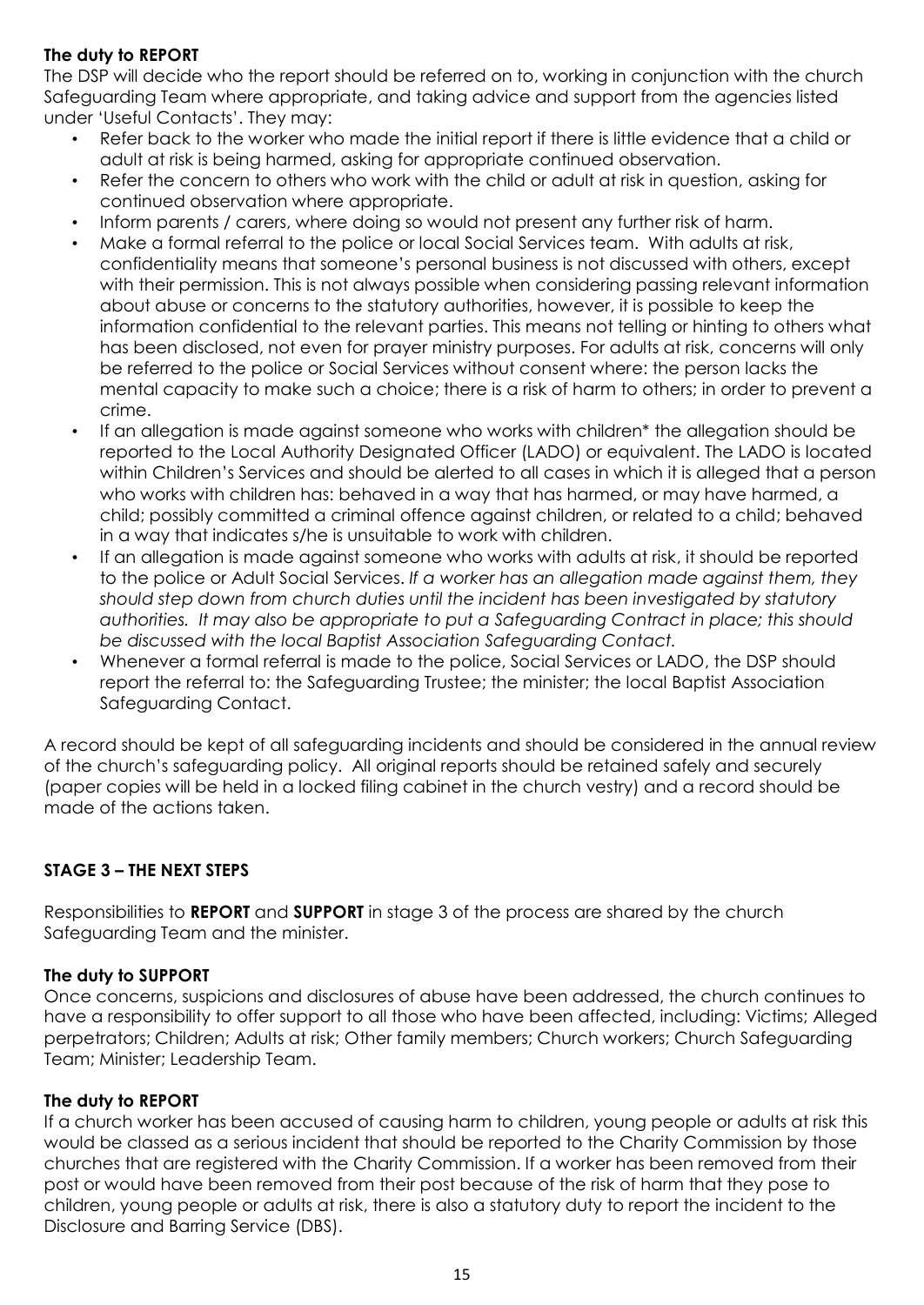## **APPENDIX 3: SAFEGUARDING INCIDENT FORM**

*This form should be completed and returned to the Designated Person for Safeguarding*

| Name of church / organisation            |  |
|------------------------------------------|--|
| Contact details of church / organisation |  |
|                                          |  |
| Name of DSP                              |  |
| Contact details of DSP                   |  |

| Name of concerned person or person to  |  |
|----------------------------------------|--|
| whom disclosure was given              |  |
| Contact details of concerned person or |  |
| person to whom disclosure was given    |  |

## **INDIVIDUAL OF CONCERN - CONTACT DETAILS**

| Name                         |  |
|------------------------------|--|
| Date of birth                |  |
| Address                      |  |
|                              |  |
|                              |  |
|                              |  |
| Phone number / Email address |  |

#### **THE INCIDENT**

What happened? (Nature of concern / disclosure made - use the person's own words if known)

When did it happen? (date, time)

Where did it happen? (specific location)

Who was allegedly involved and in what way? (includes witnesses)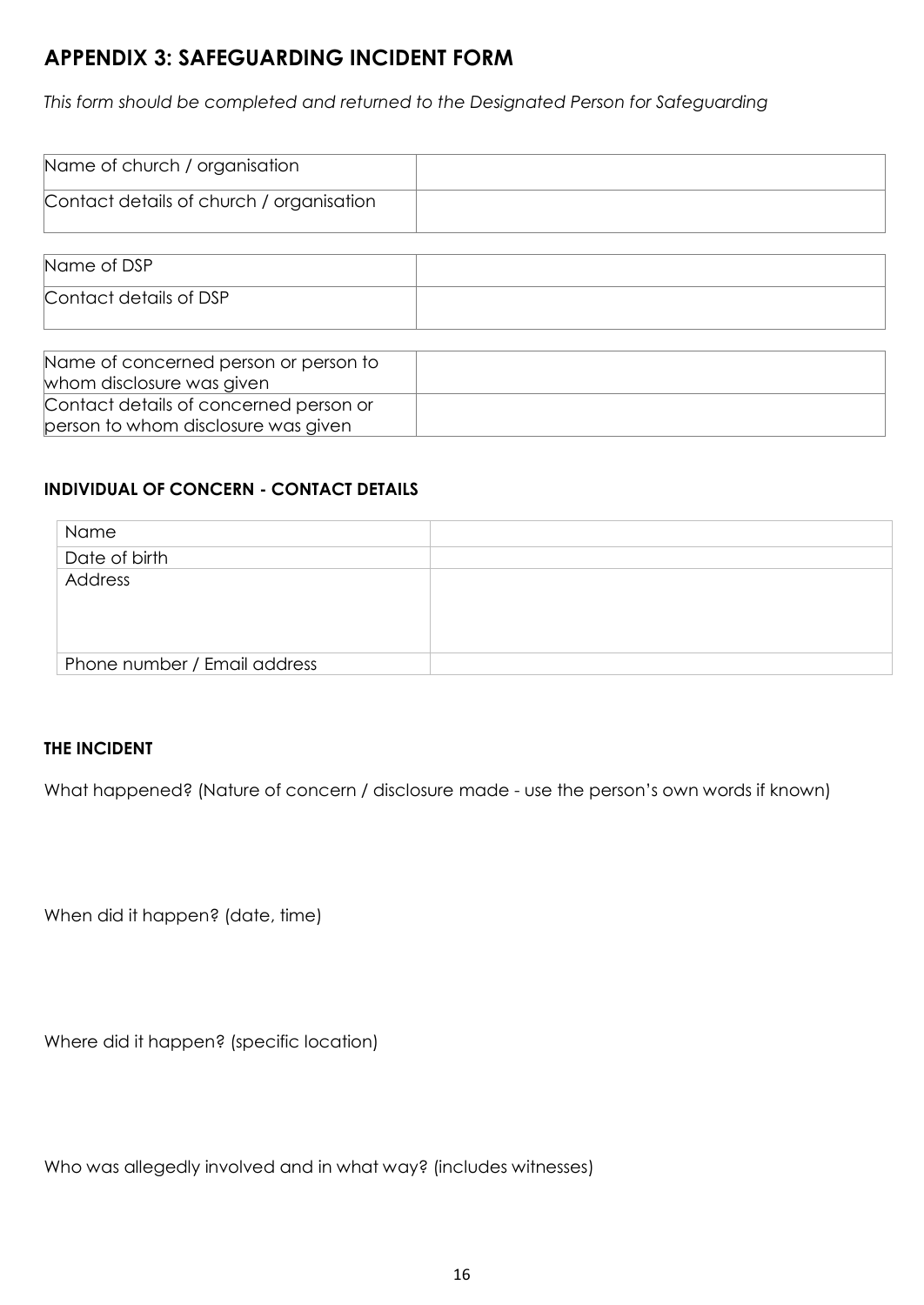## **ACTIONS TAKEN**

Has action been taken?

Yes | No

Have the carers or parents / guardians been informed?

 $Yes$   $| No$ 

If so, when and by whom?

## Have the statutory authorities been informed?

 $Yes$  |  $No$ If so, please complete the table:

| Authority     |  |  |
|---------------|--|--|
| Name          |  |  |
| Position      |  |  |
| Email contact |  |  |
| Phone contact |  |  |
| Contacted by  |  |  |

Has the Local Association been informed? *(Please do so if the statutory authorities are involved)*

 $\overline{Y}$ es  $\overline{Y}$  No

If so, when and by whom?

Date & time of contact

Any other action taken:

## **FUTURE ACTION TO BE TAKEN**

What action needs to be taken?

Who is responsible for this?

#### **SIGNATURES**

| Signature of        | Signature of        |  |
|---------------------|---------------------|--|
| Designated          | minister, or church |  |
| Safeguarding Person | Safeguarding        |  |
|                     | Team member         |  |
| Date & time         | Date & time         |  |
|                     |                     |  |